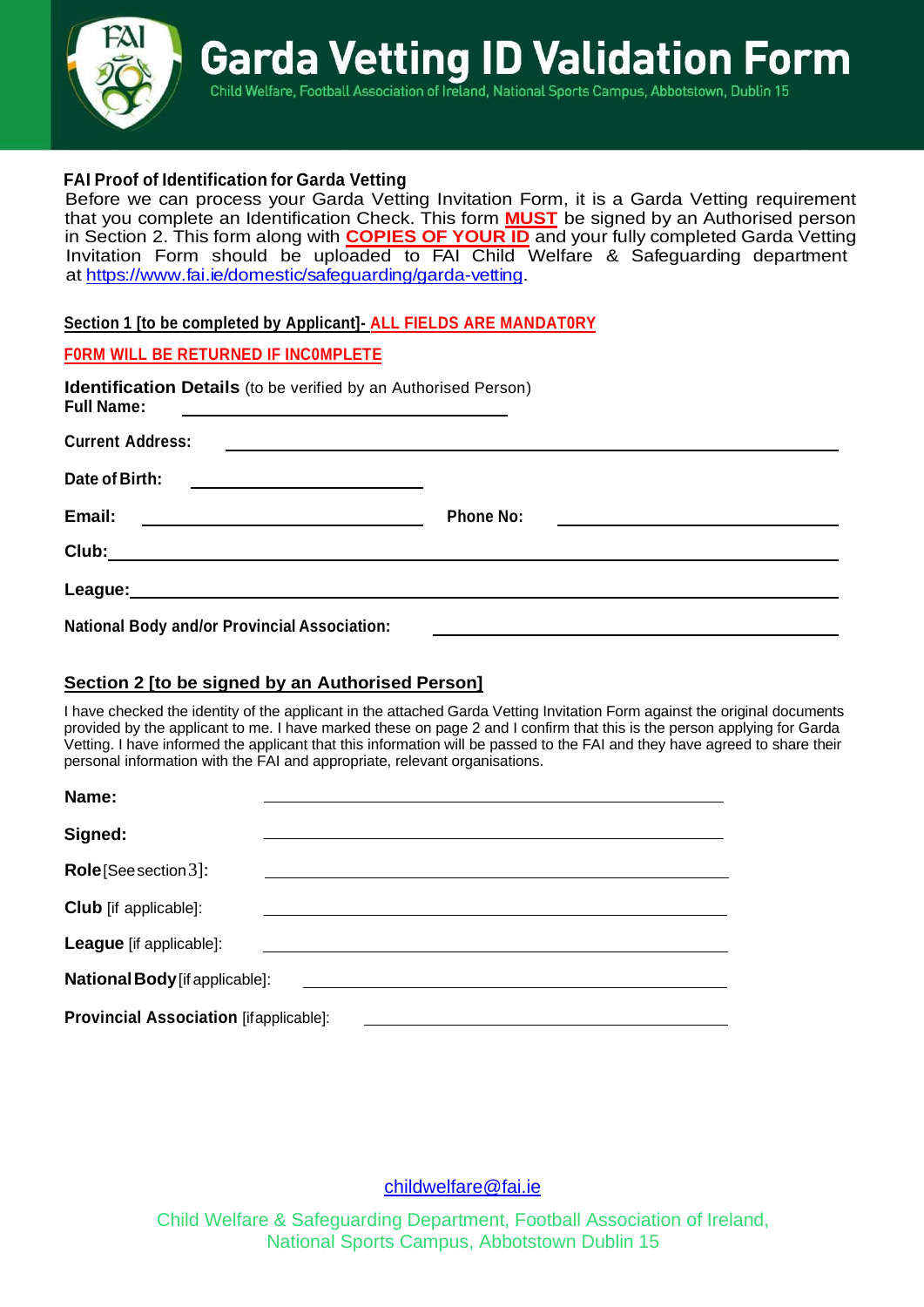

# **Section 3 [gather your original documents to a minimum value of 100 points, see list below]**

The following Authorised Persons may verify applicant's identification and sign this form:

- Chairman [Designated Liaison Person]
- Children's Officer
- Secretary
- FAI Staff
- If not a member of the FAI, the Authorised person may be one of the following: Garda ISchool Principal IDoctor ISolicitor IBarrister I
- Commissioner for Oaths

#### **ORIGINAL ID PROOFING MUST BE VERIFIED, IN PERSON, BY AN AUTHORISED PERSON**

**WARNING:** It is an offence to knowingly make a false statement for the purpose of obtaining or enabling another person to obtain a Disclosure.

#### **Section 4- Identification:**

In order to establish your identity for vetting purposes, an individual **must** provide documentary proof of **each** of the following:

- Valid Photographic ID to include name and date of birth
- Evidence of current address. *(Statements from store cards/catalogue companies or Mobile phone bills are not acceptable)*

Please note the following:

- Evidence of address provided must be dated within **6 months** of the date of application
- The name on the photo ID must match the name on your proof of address.
- There is no requirement on any individual to produce any specific document to prove their identity.

[childwelfare@fai.ie](mailto:childwelfare@fai.ie)